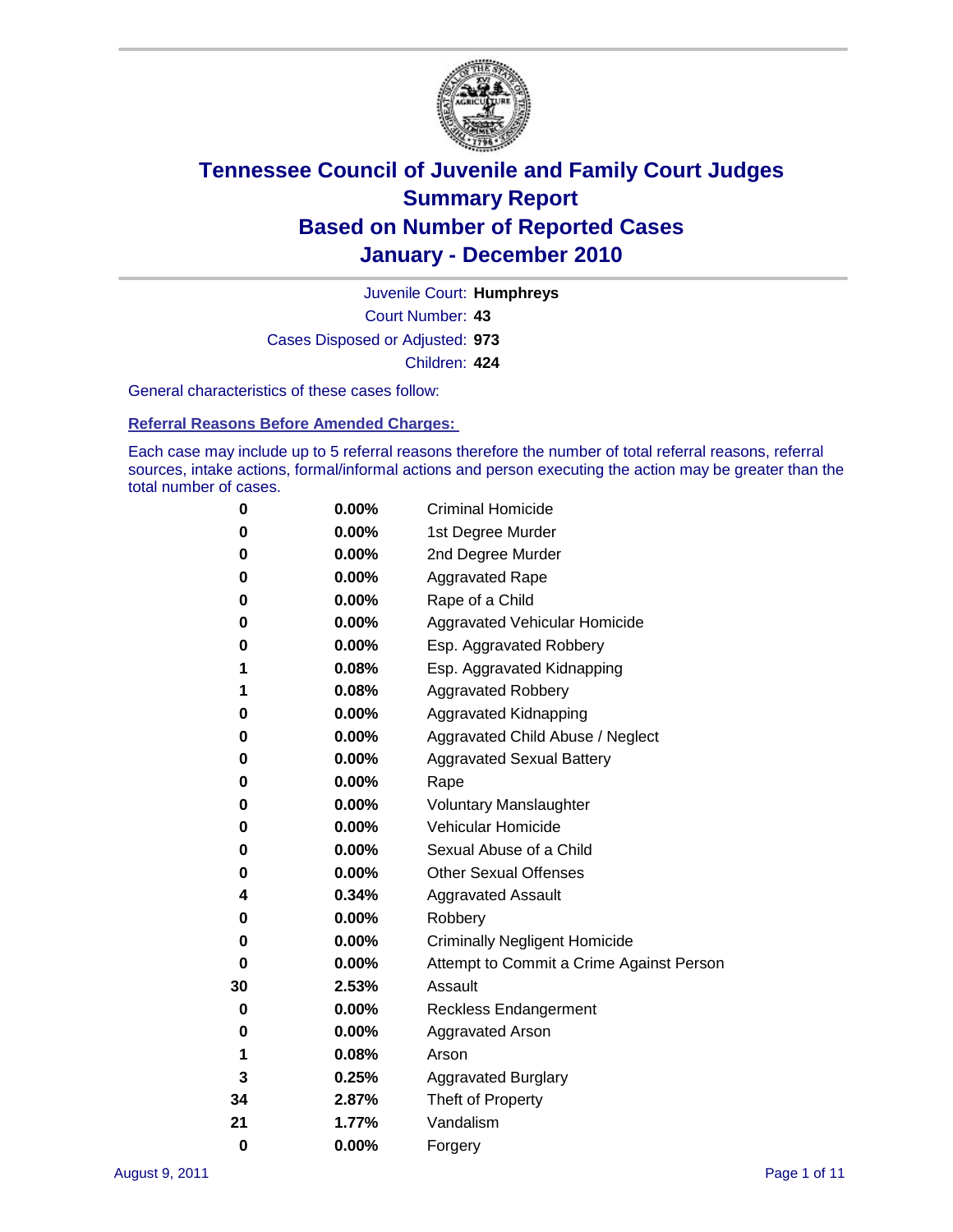

Court Number: **43** Juvenile Court: **Humphreys** Cases Disposed or Adjusted: **973**

Children: **424**

#### **Referral Reasons Before Amended Charges:**

Each case may include up to 5 referral reasons therefore the number of total referral reasons, referral sources, intake actions, formal/informal actions and person executing the action may be greater than the total number of cases.

| 0  | 0.00% | <b>Worthless Checks</b>                                     |  |  |  |
|----|-------|-------------------------------------------------------------|--|--|--|
| 0  | 0.00% | Illegal Possession / Fraudulent Use of Credit / Debit Cards |  |  |  |
| 19 | 1.60% | <b>Burglary</b>                                             |  |  |  |
| 0  | 0.00% | Unauthorized Use of a Vehicle                               |  |  |  |
| 0  | 0.00% | <b>Cruelty to Animals</b>                                   |  |  |  |
| 0  | 0.00% | Sale of Controlled Substances                               |  |  |  |
| 22 | 1.85% | <b>Other Drug Offenses</b>                                  |  |  |  |
| 0  | 0.00% | <b>Possession of Controlled Substances</b>                  |  |  |  |
| 0  | 0.00% | <b>Criminal Attempt</b>                                     |  |  |  |
| 5  | 0.42% | Carrying Weapons on School Property                         |  |  |  |
| 1  | 0.08% | Unlawful Carrying / Possession of a Weapon                  |  |  |  |
| 0  | 0.00% | <b>Evading Arrest</b>                                       |  |  |  |
| 0  | 0.00% | Escape                                                      |  |  |  |
| 0  | 0.00% | Driving Under Influence (DUI)                               |  |  |  |
| 16 | 1.35% | Possession / Consumption of Alcohol                         |  |  |  |
| 1  | 0.08% | Resisting Stop, Frisk, Halt, Arrest or Search               |  |  |  |
| 0  | 0.00% | <b>Aggravated Criminal Trespass</b>                         |  |  |  |
| 0  | 0.00% | Harassment                                                  |  |  |  |
| 0  | 0.00% | Failure to Appear                                           |  |  |  |
| 0  | 0.00% | Filing a False Police Report                                |  |  |  |
| 0  | 0.00% | Criminal Impersonation                                      |  |  |  |
| 2  | 0.17% | <b>Disorderly Conduct</b>                                   |  |  |  |
| 18 | 1.52% | <b>Criminal Trespass</b>                                    |  |  |  |
| 1  | 0.08% | <b>Public Intoxication</b>                                  |  |  |  |
| 1  | 0.08% | Gambling                                                    |  |  |  |
| 80 | 6.75% | <b>Traffic</b>                                              |  |  |  |
| 5  | 0.42% | <b>Local Ordinances</b>                                     |  |  |  |
| 0  | 0.00% | Violation of Wildlife Regulations                           |  |  |  |
| 1  | 0.08% | Contempt of Court                                           |  |  |  |
| 21 | 1.77% | Violation of Probation                                      |  |  |  |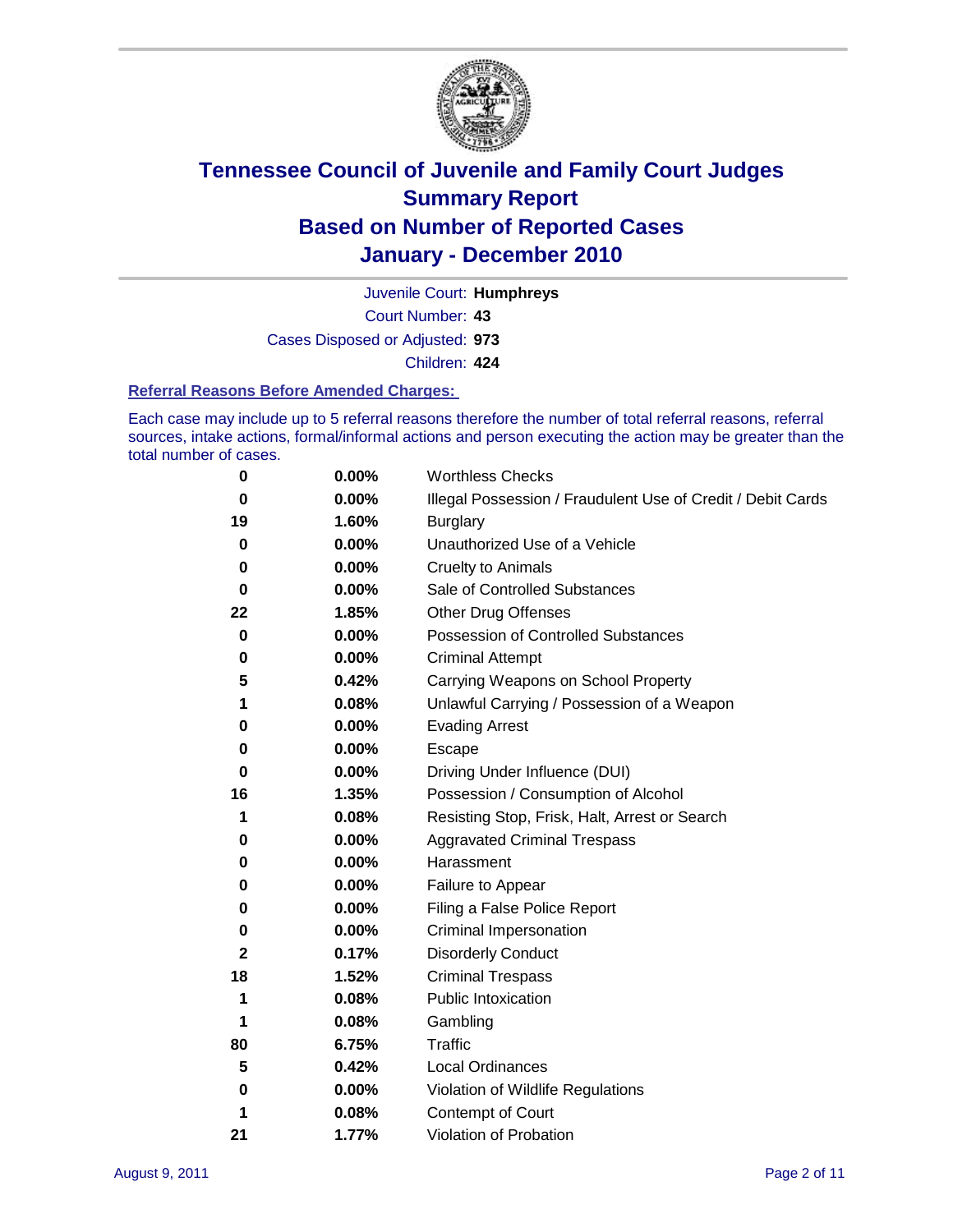

Court Number: **43** Juvenile Court: **Humphreys** Cases Disposed or Adjusted: **973** Children: **424**

#### **Referral Reasons Before Amended Charges:**

Each case may include up to 5 referral reasons therefore the number of total referral reasons, referral sources, intake actions, formal/informal actions and person executing the action may be greater than the total number of cases.

| 1,186 | 100.00%  | <b>Total Referrals</b>                 |
|-------|----------|----------------------------------------|
| 14    | 1.18%    | Other                                  |
| 0     | 0.00%    | <b>Consent to Marry</b>                |
| 0     | $0.00\%$ | <b>Request for Medical Treatment</b>   |
| 257   | 21.67%   | <b>Child Support</b>                   |
| 17    | 1.43%    | Paternity / Legitimation               |
| 4     | 0.34%    | Visitation                             |
| 65    | 5.48%    | Custody                                |
| 0     | 0.00%    | <b>Foster Care Review</b>              |
| 0     | $0.00\%$ | <b>Administrative Review</b>           |
| 372   | 31.37%   | <b>Judicial Review</b>                 |
| 0     | 0.00%    | Violation of Informal Adjustment       |
| 0     | $0.00\%$ | <b>Violation of Pretrial Diversion</b> |
| 1     | 0.08%    | <b>Termination of Parental Rights</b>  |
| 87    | 7.34%    | Dependency / Neglect                   |
| 0     | $0.00\%$ | <b>Physically Abused Child</b>         |
| 0     | 0.00%    | <b>Sexually Abused Child</b>           |
| 8     | 0.67%    | Violation of Curfew                    |
| 9     | 0.76%    | Violation of a Valid Court Order       |
| 26    | 2.19%    | Possession of Tobacco Products         |
| 0     | $0.00\%$ | Out-of-State Runaway                   |
| 3     | 0.25%    | In-State Runaway                       |
| 21    | 1.77%    | Truancy                                |
| 14    | 1.18%    | <b>Unruly Behavior</b>                 |
| 0     | 0.00%    | <b>Violation of Aftercare</b>          |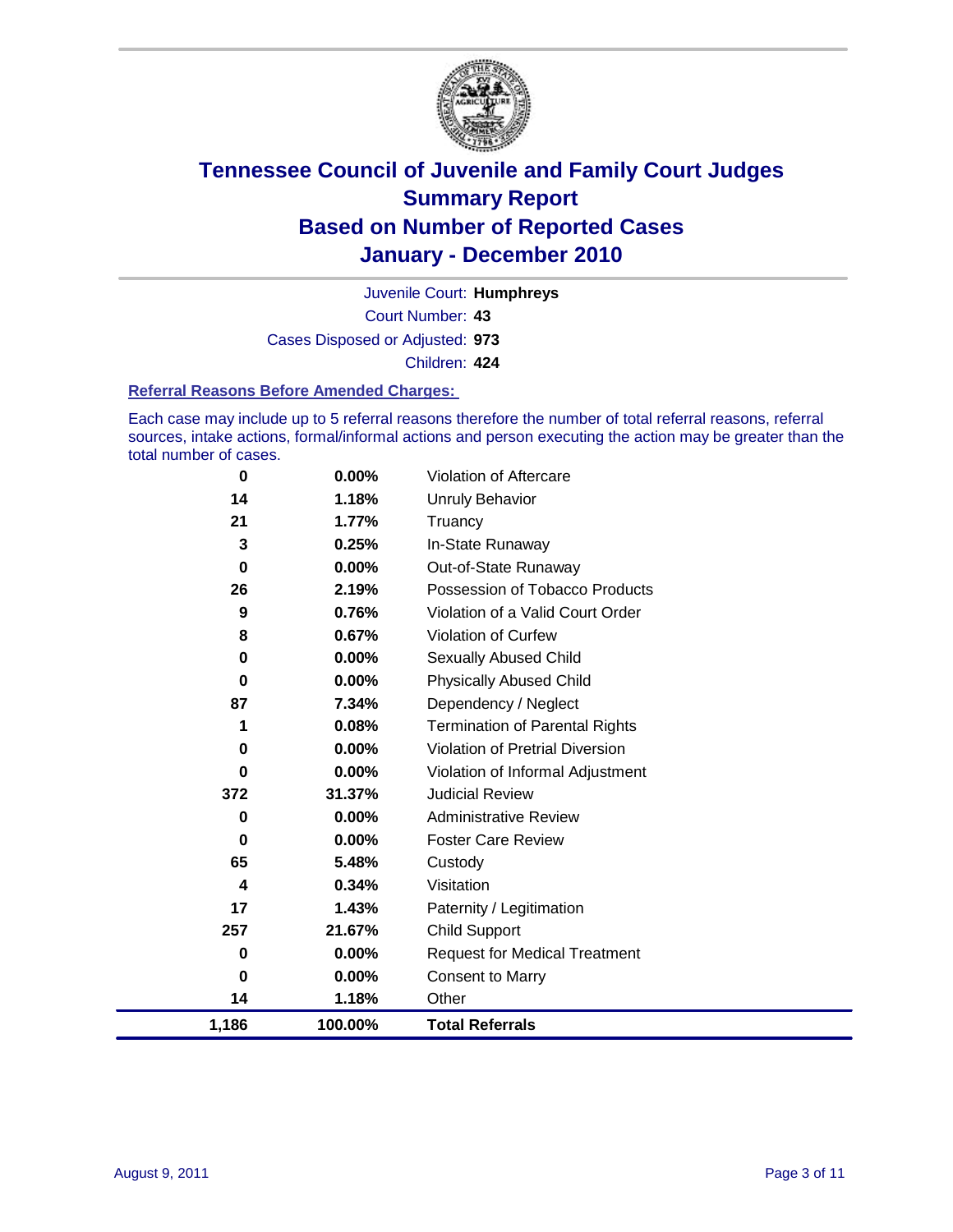

| 1,186                      | 100.00%                         | <b>Total Referral Sources</b>     |  |  |
|----------------------------|---------------------------------|-----------------------------------|--|--|
| 0                          | $0.00\%$                        | Other                             |  |  |
| $\bf{0}$                   | 0.00%                           | Unknown                           |  |  |
| 0                          | 0.00%                           | Hospital                          |  |  |
| 0                          | $0.00\%$                        | Child & Parent                    |  |  |
| 1                          | 0.08%                           | Victim                            |  |  |
| 0                          | $0.00\%$                        | <b>Other Court</b>                |  |  |
| $\bf{0}$                   | $0.00\%$                        | Social Agency                     |  |  |
| 417                        | 35.16%                          | <b>Court Staff</b>                |  |  |
| 259                        | 21.84%                          | <b>District Attorney's Office</b> |  |  |
| $\bf{0}$                   | 0.00%                           | <b>Other State Department</b>     |  |  |
| 102                        | 8.60%                           | <b>DCS</b>                        |  |  |
| $\Omega$                   | $0.00\%$                        | <b>CSA</b>                        |  |  |
| 21                         | 1.77%                           | School                            |  |  |
| $\bf{0}$                   | 0.00%                           | Self                              |  |  |
| 16                         | 1.35%                           | <b>Relatives</b>                  |  |  |
| 65                         | 5.48%                           | Parents                           |  |  |
| 305                        | 25.72%                          | <b>Law Enforcement</b>            |  |  |
| <b>Referral Sources: 1</b> |                                 |                                   |  |  |
| Children: 424              |                                 |                                   |  |  |
|                            | Cases Disposed or Adjusted: 973 |                                   |  |  |
|                            |                                 | Court Number: 43                  |  |  |
|                            | Juvenile Court: Humphreys       |                                   |  |  |
|                            |                                 |                                   |  |  |

### **Age of Child at Referral: 2**

| 22<br>0 | 5.19%<br>$0.00\%$ | Ages 19 and Over<br><b>Unknown</b> |
|---------|-------------------|------------------------------------|
|         |                   |                                    |
|         |                   |                                    |
| 85      | 20.05%            | Ages 17 through 18                 |
| 85      | 20.05%            | Ages 15 through 16                 |
| 30      | 7.08%             | Ages 13 through 14                 |
| 28      | 6.60%             | Ages 11 through 12                 |
| 174     | 41.04%            | Ages 10 and Under                  |
|         |                   |                                    |

<sup>1</sup> If different than number of Referral Reasons (1186), verify accuracy of your court's data.

<sup>2</sup> One child could be counted in multiple categories, verify accuracy of your court's data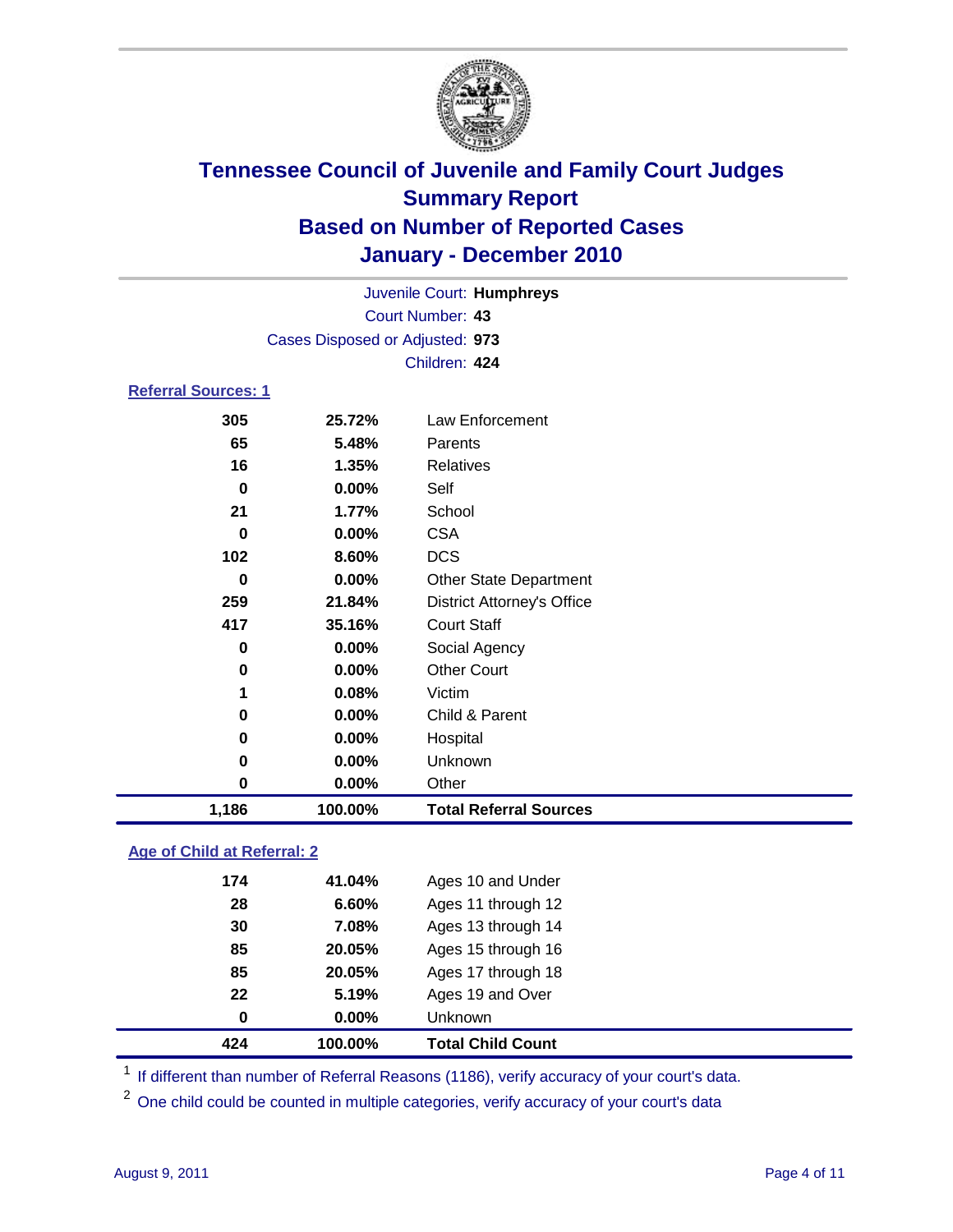

| Juvenile Court: Humphreys               |                                 |                          |  |  |  |
|-----------------------------------------|---------------------------------|--------------------------|--|--|--|
|                                         | Court Number: 43                |                          |  |  |  |
|                                         | Cases Disposed or Adjusted: 973 |                          |  |  |  |
|                                         |                                 | Children: 424            |  |  |  |
| Sex of Child: 1                         |                                 |                          |  |  |  |
| 246                                     | 58.02%                          | Male                     |  |  |  |
| 177                                     | 41.75%                          | Female                   |  |  |  |
| 1                                       | 0.24%                           | Unknown                  |  |  |  |
| 424                                     | 100.00%                         | <b>Total Child Count</b> |  |  |  |
| Race of Child: 1                        |                                 |                          |  |  |  |
| 365                                     | 86.08%                          | White                    |  |  |  |
| 20                                      | 4.72%                           | African American         |  |  |  |
| 1                                       | 0.24%                           | Native American          |  |  |  |
| 1                                       | 0.24%                           | Asian                    |  |  |  |
| 29                                      | 6.84%                           | Mixed                    |  |  |  |
| 8                                       | 1.89%                           | Unknown                  |  |  |  |
| 424                                     | 100.00%                         | <b>Total Child Count</b> |  |  |  |
| <b>Hispanic Origin: 1</b>               |                                 |                          |  |  |  |
| 15                                      | 3.54%                           | Yes                      |  |  |  |
| 400                                     | 94.34%                          | <b>No</b>                |  |  |  |
| 9                                       | 2.12%                           | Unknown                  |  |  |  |
| 424                                     | 100.00%                         | <b>Total Child Count</b> |  |  |  |
| <b>School Enrollment of Children: 1</b> |                                 |                          |  |  |  |
| 286                                     | 67.45%                          | Yes                      |  |  |  |
| 112                                     | 26.42%                          | No                       |  |  |  |
| 26                                      | 6.13%                           | Unknown                  |  |  |  |
| 424                                     | 100.00%                         | <b>Total Child Count</b> |  |  |  |

One child could be counted in multiple categories, verify accuracy of your court's data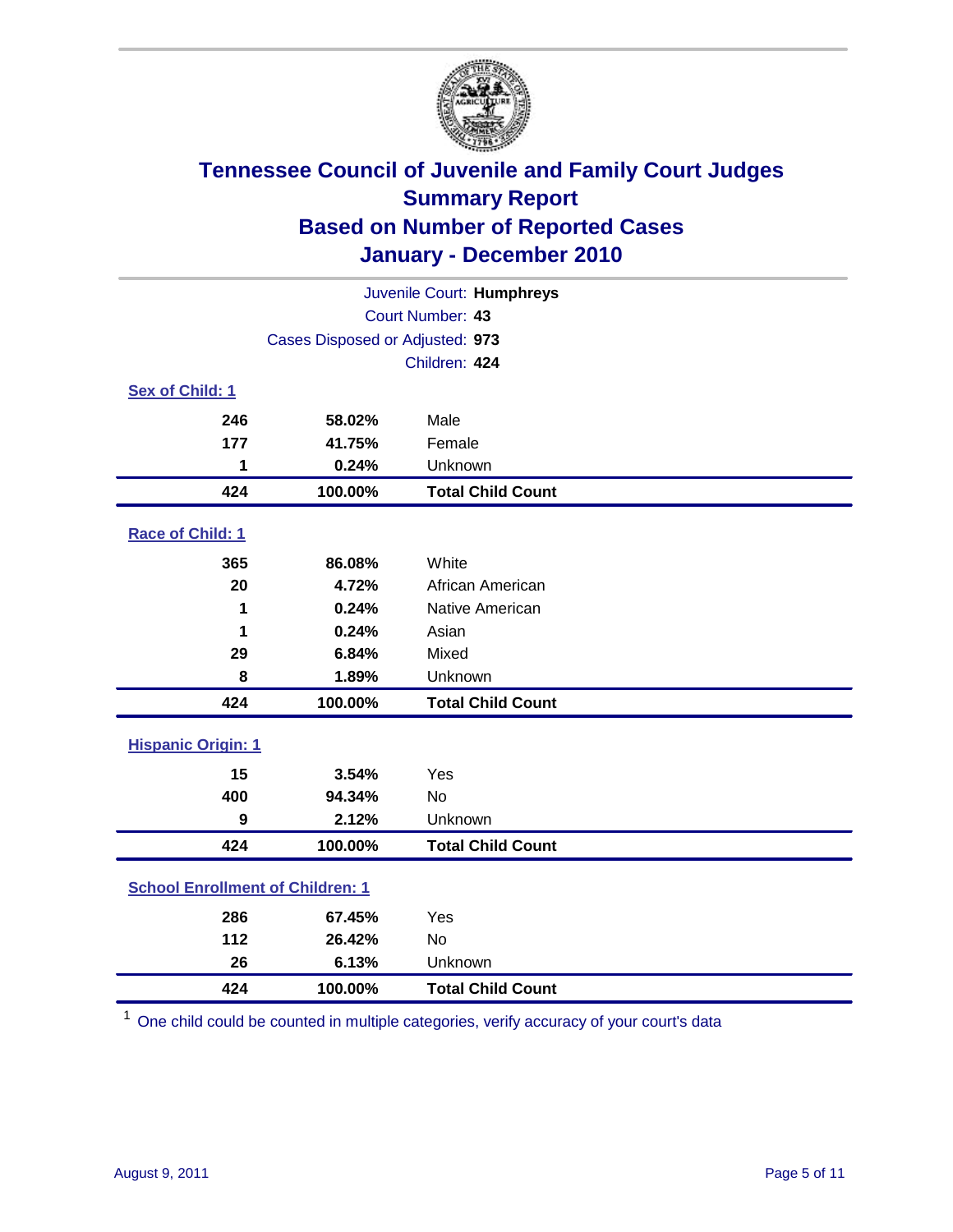

Court Number: **43** Juvenile Court: **Humphreys** Cases Disposed or Adjusted: **973** Children: **424 Living Arrangement of Child at Time of Referral: 1**

| 424          | 100.00%  | <b>Total Child Count</b>     |
|--------------|----------|------------------------------|
| 5            | 1.18%    | Other                        |
| 141          | 33.25%   | Unknown                      |
| $\mathbf{2}$ | 0.47%    | Independent                  |
| $\mathbf{2}$ | 0.47%    | In an Institution            |
| 1            | 0.24%    | In a Residential Center      |
| 1            | 0.24%    | In a Group Home              |
| 24           | 5.66%    | With Foster Family           |
| 4            | $0.94\%$ | With Adoptive Parents        |
| 48           | 11.32%   | <b>With Relatives</b>        |
| 36           | 8.49%    | With Father                  |
| 75           | 17.69%   | With Mother                  |
| 31           | 7.31%    | With Mother and Stepfather   |
| 6            | 1.42%    | With Father and Stepmother   |
| 48           | 11.32%   | With Both Biological Parents |

### **Type of Detention: 2**

| 973      | 100.00%  | <b>Total Detention Count</b> |  |
|----------|----------|------------------------------|--|
| $\bf{0}$ | 0.00%    | Other                        |  |
| 970      | 99.69%   | Does Not Apply               |  |
| 0        | $0.00\%$ | Unknown                      |  |
| 0        | $0.00\%$ | Psychiatric Hospital         |  |
| 0        | 0.00%    | Jail - No Separation         |  |
| 0        | $0.00\%$ | Jail - Partial Separation    |  |
| 0        | $0.00\%$ | Jail - Complete Separation   |  |
| 3        | 0.31%    | Juvenile Detention Facility  |  |
| 0        | $0.00\%$ | Non-Secure Placement         |  |
|          |          |                              |  |

<sup>1</sup> One child could be counted in multiple categories, verify accuracy of your court's data

<sup>2</sup> If different than number of Cases (973) verify accuracy of your court's data.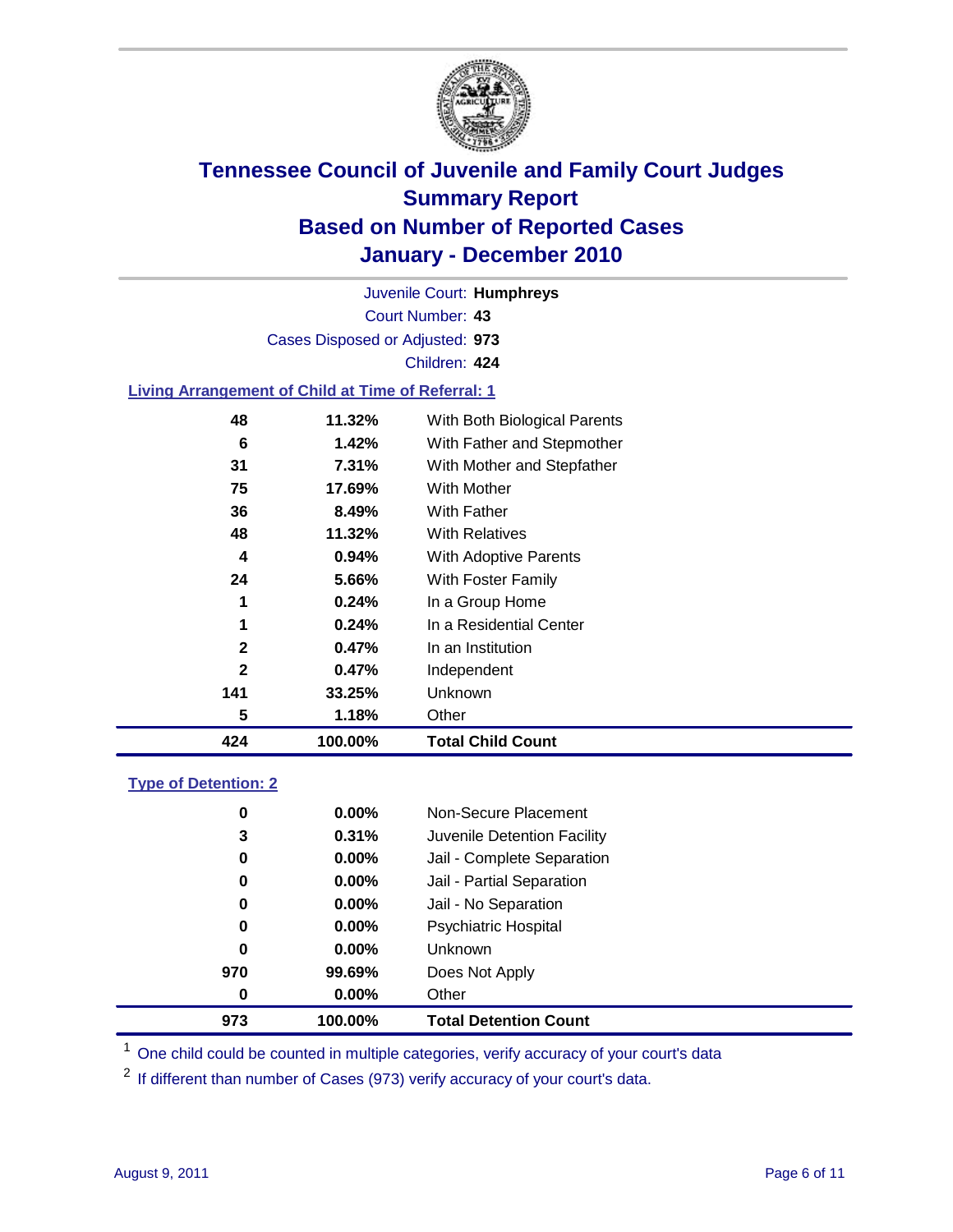

|                                                    | Juvenile Court: Humphreys       |                                      |  |  |  |
|----------------------------------------------------|---------------------------------|--------------------------------------|--|--|--|
|                                                    | Court Number: 43                |                                      |  |  |  |
|                                                    | Cases Disposed or Adjusted: 973 |                                      |  |  |  |
|                                                    | Children: 424                   |                                      |  |  |  |
| <b>Placement After Secure Detention Hearing: 1</b> |                                 |                                      |  |  |  |
| 0                                                  | 0.00%                           | Returned to Prior Living Arrangement |  |  |  |
| $\mathbf{2}$                                       | 0.21%                           | Juvenile Detention Facility          |  |  |  |
| $\bf{0}$                                           | 0.00%                           | Jail                                 |  |  |  |
| 0                                                  | 0.00%                           | Shelter / Group Home                 |  |  |  |
| 1                                                  | 0.10%                           | <b>Foster Family Home</b>            |  |  |  |
| 0                                                  | 0.00%                           | Psychiatric Hospital                 |  |  |  |
| 0                                                  | 0.00%                           | Unknown                              |  |  |  |
| 970                                                | 99.69%                          | Does Not Apply                       |  |  |  |
| 0                                                  | $0.00\%$                        | Other                                |  |  |  |
| 973                                                | 100.00%                         | <b>Total Placement Count</b>         |  |  |  |
|                                                    |                                 |                                      |  |  |  |
| <b>Intake Actions: 2</b>                           |                                 |                                      |  |  |  |
| 734                                                | 61.89%                          | <b>Petition Filed</b>                |  |  |  |
| 45                                                 | 3.79%                           | <b>Motion Filed</b>                  |  |  |  |
| 68                                                 | 5.73%                           | <b>Citation Processed</b>            |  |  |  |
| 0                                                  | 0.00%                           | Notification of Paternity Processed  |  |  |  |
| 339                                                | 28.58%                          | Scheduling of Judicial Review        |  |  |  |
| $\bf{0}$                                           | 0.00%                           | Scheduling of Administrative Review  |  |  |  |
| 0                                                  | 0.00%                           | Scheduling of Foster Care Review     |  |  |  |
| $\bf{0}$                                           | 0.00%                           | Unknown                              |  |  |  |
| 0                                                  | 0.00%                           | Does Not Apply                       |  |  |  |
| 0                                                  | 0.00%                           | Other                                |  |  |  |

<sup>1</sup> If different than number of Cases (973) verify accuracy of your court's data.

<sup>2</sup> If different than number of Referral Reasons (1186), verify accuracy of your court's data.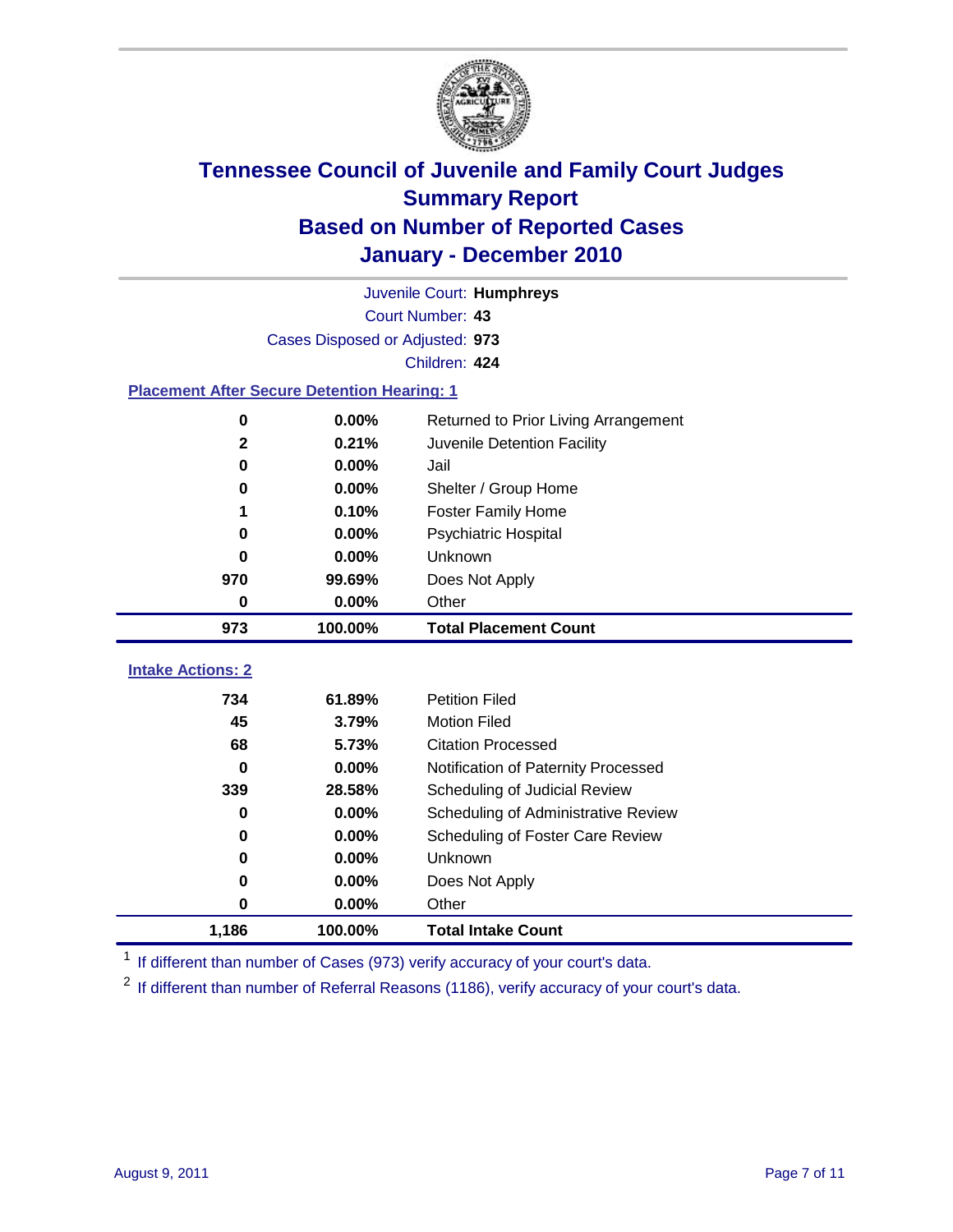

Court Number: **43** Juvenile Court: **Humphreys** Cases Disposed or Adjusted: **973** Children: **424**

#### **Last Grade Completed by Child: 1**

| 424         | 100.00%         | <b>Total Child Count</b>          |  |
|-------------|-----------------|-----------------------------------|--|
| 1           | 0.24%           | Other                             |  |
| 71          | 16.75%          | Unknown                           |  |
| $\mathbf 0$ | 0.00%           | <b>Never Attended School</b>      |  |
| 12          | 2.83%           | Graduated                         |  |
| 1           | 0.24%           | <b>GED</b>                        |  |
| 4           | 0.94%           | Non-Graded Special Ed             |  |
| $\pmb{0}$   | 0.00%           | 12th Grade                        |  |
| 42          | 9.91%           | 11th Grade                        |  |
| 46          | 10.85%          | 10th Grade                        |  |
| 28          | 6.60%           | 9th Grade                         |  |
| 30          | 7.08%           | 8th Grade                         |  |
| 14          | 3.30%           | 7th Grade                         |  |
| 9           | 2.12%           | 6th Grade                         |  |
| 10          | 2.36%           | 5th Grade                         |  |
| 5           | 1.18%           | 4th Grade                         |  |
| 11          | 2.59%           | 3rd Grade                         |  |
| 16          | 3.77%           | 2nd Grade                         |  |
| 8           | 1.89%           | 1st Grade                         |  |
| 15          | 3.54%           | Kindergarten                      |  |
| 92<br>9     | 21.70%<br>2.12% | Too Young for School<br>Preschool |  |

| 424                                     | 100.00% | <b>Total Child Count</b> |  |  |
|-----------------------------------------|---------|--------------------------|--|--|
| 79                                      | 18.63%  | Unknown                  |  |  |
| 316                                     | 74.53%  | No                       |  |  |
| 29                                      | 6.84%   | Yes                      |  |  |
| <b>Enrolled in Special Education: 1</b> |         |                          |  |  |

One child could be counted in multiple categories, verify accuracy of your court's data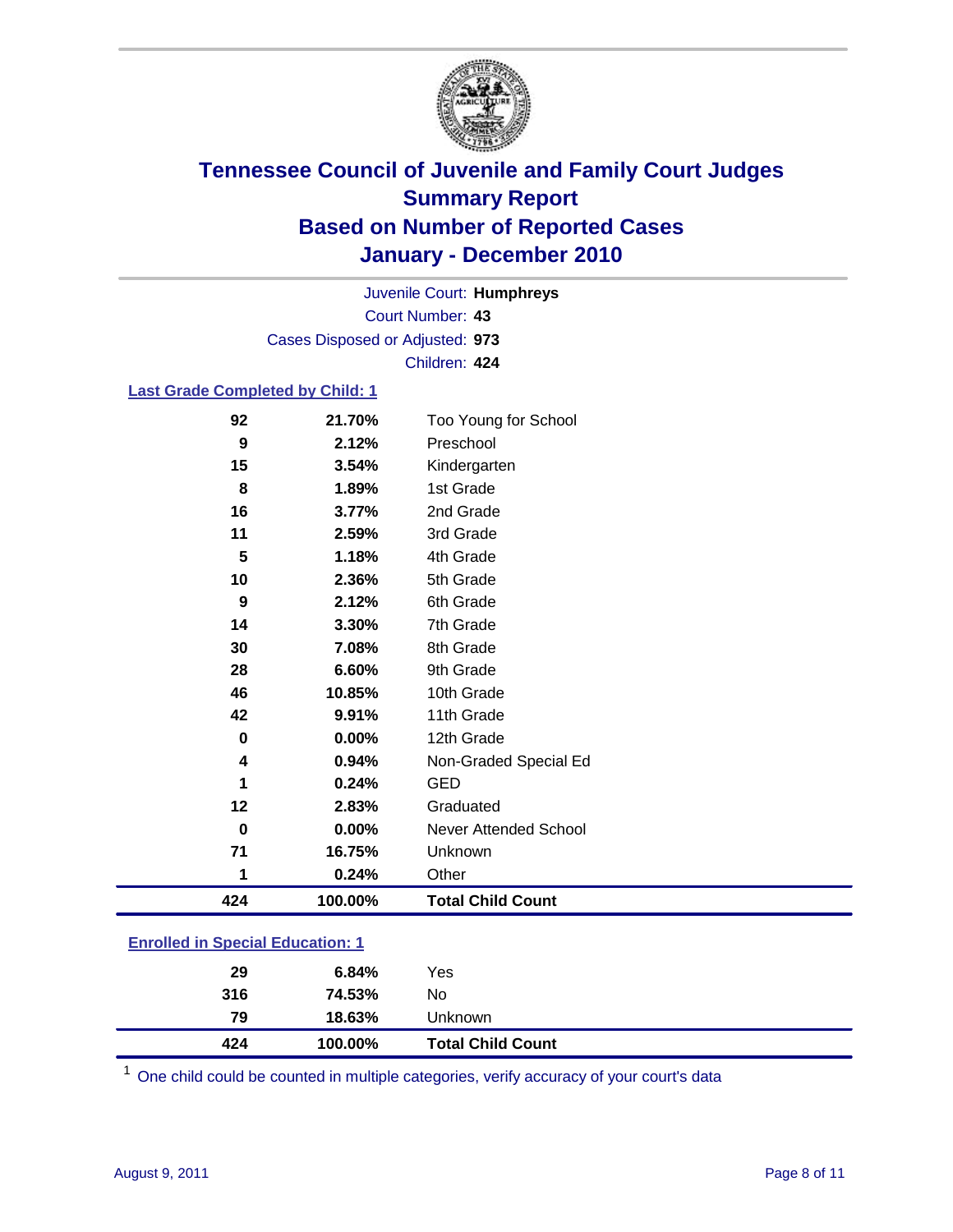

|                              | Juvenile Court: Humphreys       |                           |  |  |  |
|------------------------------|---------------------------------|---------------------------|--|--|--|
|                              |                                 | Court Number: 43          |  |  |  |
|                              | Cases Disposed or Adjusted: 973 |                           |  |  |  |
|                              |                                 | Children: 424             |  |  |  |
| <b>Action Executed By: 1</b> |                                 |                           |  |  |  |
| 1,186                        | 100.00%                         | Judge                     |  |  |  |
| 0                            | $0.00\%$                        | Magistrate                |  |  |  |
| $\bf{0}$                     | $0.00\%$                        | <b>YSO</b>                |  |  |  |
| 0                            | 0.00%                           | Other                     |  |  |  |
| 0                            | 0.00%                           | Unknown                   |  |  |  |
| 1,186                        | 100.00%                         | <b>Total Action Count</b> |  |  |  |

### **Formal / Informal Actions: 1**

| 134          | 11.30%   | Dismissed                                        |
|--------------|----------|--------------------------------------------------|
| 19           | 1.60%    | Retired / Nolle Prosequi                         |
| 26           | 2.19%    | <b>Complaint Substantiated Delinquent</b>        |
| 63           | 5.31%    | <b>Complaint Substantiated Status Offender</b>   |
| 7            | 0.59%    | <b>Complaint Substantiated Dependent/Neglect</b> |
| $\mathbf{2}$ | 0.17%    | <b>Complaint Substantiated Abused</b>            |
| 0            | $0.00\%$ | <b>Complaint Substantiated Mentally III</b>      |
| 39           | 3.29%    | Informal Adjustment                              |
| 0            | $0.00\%$ | <b>Pretrial Diversion</b>                        |
| 3            | 0.25%    | <b>Transfer to Adult Court Hearing</b>           |
| 0            | $0.00\%$ | Charges Cleared by Transfer to Adult Court       |
| 893          | 75.30%   | Special Proceeding                               |
| 0            | $0.00\%$ | <b>Review Concluded</b>                          |
| 0            | $0.00\%$ | Case Held Open                                   |
| 0            | $0.00\%$ | Other                                            |
| 0            | 0.00%    | <b>Unknown</b>                                   |
| 1,186        | 100.00%  | <b>Total Action Count</b>                        |

<sup>1</sup> If different than number of Referral Reasons (1186), verify accuracy of your court's data.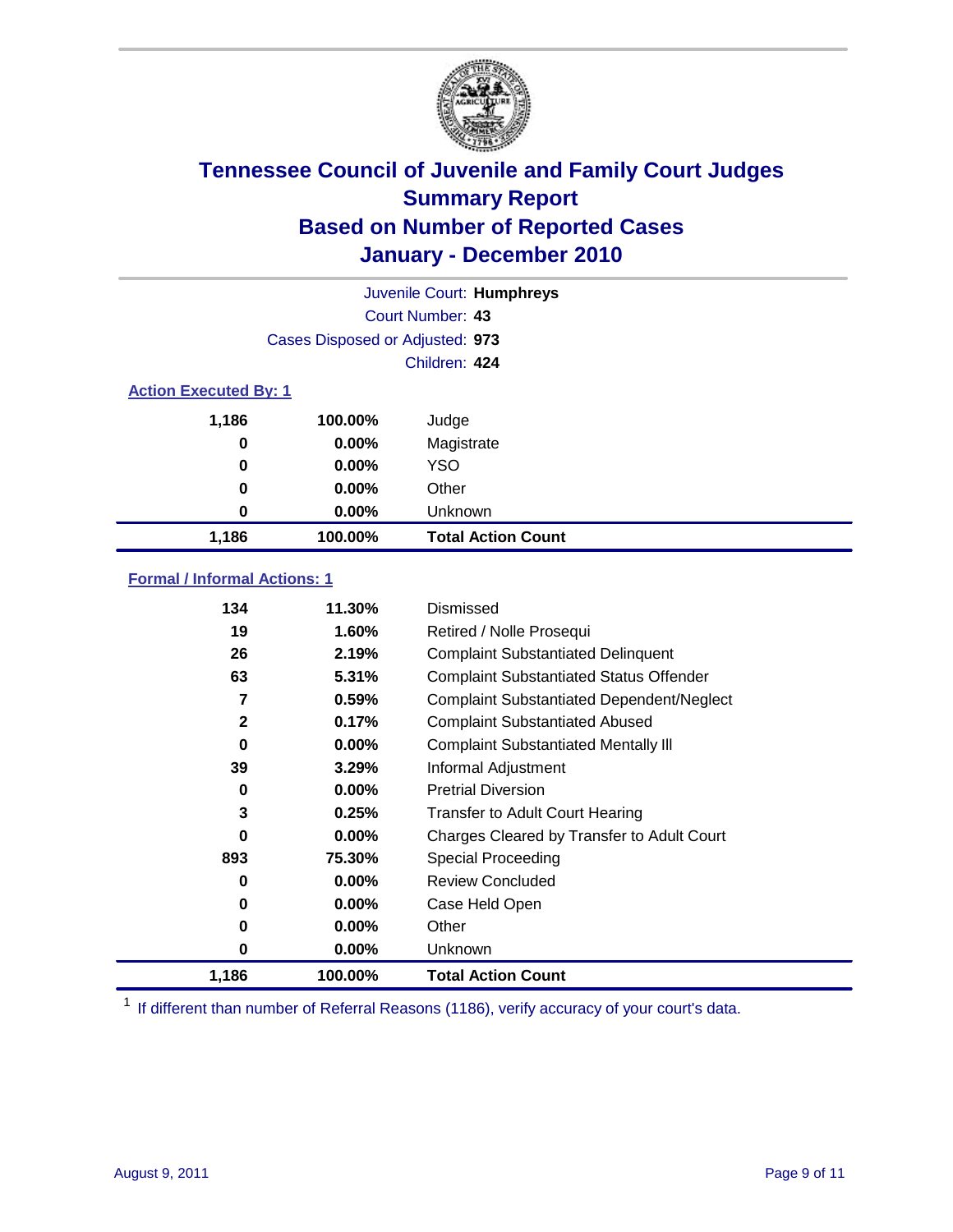

|                       |                                 | Juvenile Court: Humphreys                             |
|-----------------------|---------------------------------|-------------------------------------------------------|
|                       |                                 | Court Number: 43                                      |
|                       | Cases Disposed or Adjusted: 973 |                                                       |
|                       |                                 | Children: 424                                         |
| <b>Case Outcomes:</b> |                                 | There can be multiple outcomes for one child or case. |
| 98                    | 6.20%                           | <b>Case Dismissed</b>                                 |
| 17                    | 1.08%                           | Case Retired or Nolle Prosequi                        |
| 172                   | 10.89%                          | Warned / Counseled                                    |
| 144                   | 9.11%                           | <b>Held Open For Review</b>                           |
| 30                    | 1.90%                           | Supervision / Probation to Juvenile Court             |
| 0                     | 0.00%                           | <b>Probation to Parents</b>                           |
| 0                     | 0.00%                           | Referral to Another Entity for Supervision / Service  |
| 16                    | 1.01%                           | Referred for Mental Health Counseling                 |
| 6                     | 0.38%                           | Referred for Alcohol and Drug Counseling              |
| 0                     | 0.00%                           | Referred to Alternative School                        |
| 0                     | 0.00%                           | Referred to Private Child Agency                      |
| 15                    | 0.95%                           | Referred to Defensive Driving School                  |
| 6                     | 0.38%                           | Referred to Alcohol Safety School                     |
| 1                     | 0.06%                           | Referred to Juvenile Court Education-Based Program    |
| 9                     | 0.57%                           | Driver's License Held Informally                      |
| 0                     | 0.00%                           | <b>Voluntary Placement with DMHMR</b>                 |
| 0                     | 0.00%                           | <b>Private Mental Health Placement</b>                |
| 0                     | 0.00%                           | <b>Private MR Placement</b>                           |
| 0                     | 0.00%                           | Placement with City/County Agency/Facility            |
| 12                    | 0.76%                           | Placement with Relative / Other Individual            |
| 37                    | 2.34%                           | Fine                                                  |
| 5                     | 0.32%                           | <b>Public Service</b>                                 |
| 3                     | 0.19%                           | Restitution                                           |
| 0                     | 0.00%                           | Runaway Returned                                      |
| 15                    | 0.95%                           | No Contact Order                                      |
| 34                    | 2.15%                           | Injunction Other than No Contact Order                |
| 8                     | 0.51%                           | <b>House Arrest</b>                                   |
| $\mathbf{2}$          | 0.13%                           | <b>Court Defined Curfew</b>                           |
| 0                     | 0.00%                           | Dismissed from Informal Adjustment                    |
| 0                     | 0.00%                           | <b>Dismissed from Pretrial Diversion</b>              |
| 9                     | 0.57%                           | Released from Probation                               |
| 2                     | 0.13%                           | <b>Transferred to Adult Court</b>                     |
| 0                     | 0.00%                           | <b>DMHMR Involuntary Commitment</b>                   |